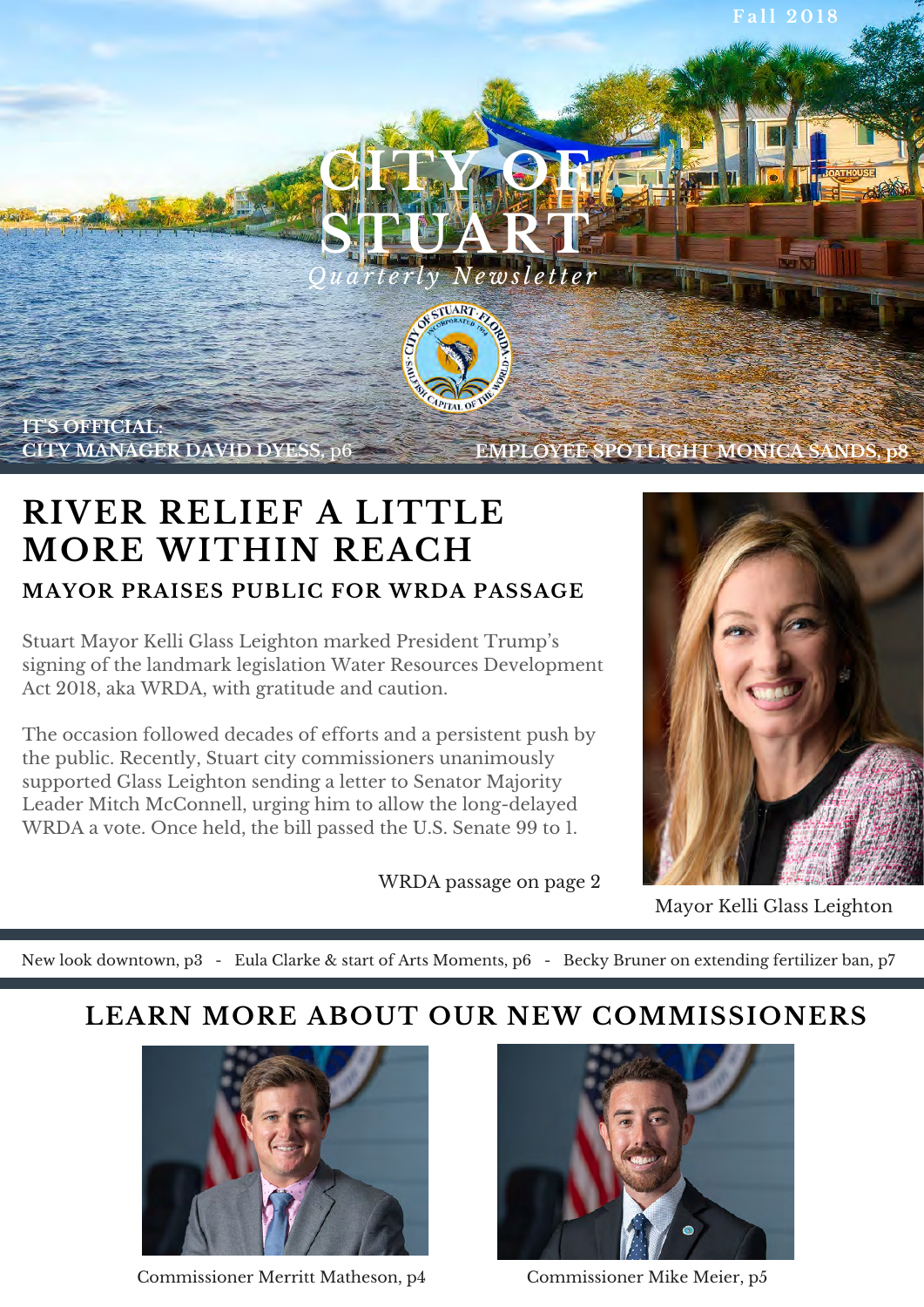

### **WRDA PASSAGE**

While the list of those Leighton thanked—including the president, former Sen. Joe Negron for advancing a reservoir south of Lake Okeechobee at the state level, bipartisan efforts by Congressman Brian Mast and Senators Marco Rubio and Bill Nelson to include the reservoir in the federal legislation, and fellow city commissioners—proved extensive, Stuart residents deserved the most appreciation, she said.

"The biggest thank you goes to Stuart residents," she stated. "This achievement is a direct result of your love of our community and your refusal to give up on restoring our St. Lucie River."

Since the legislation still requires federal appropriations, creation of the southern reservoir—which including its stormwater treatment area eclipses the size of Stuart and Palm City combined—is projected to reduce the majority of discharges bound for the St. Lucie River. Negron says if operating today, the reservoir would have diminished the discharges inflicted over the summer by as much as 63 percent.

"The alarming findings on cyanobacteria and its dangers to pets and possibly people—as well as the arrival of red tide off our shores—remind us of the serious challenges ahead and the work that remains," Glass Leighton stated. "But today, we have something significant to celebrate. And the concerned citizens of Stuart, and across Martin County and the Treasure Coast, made it possible."

The fight to restore the St. Lucie River is more than political for city commissioners, it's personal, says Leighton. In September she penned a guest editorial on TCPalm.com asking Stuart resident to join the city in calling on McConnell to allow the WRDA vote. She cited the longtime roots and activism of fellow commissioners—specifically newly elected members Mike Meier and Merritt Matheson—as well as her own history.

"As a multigenerational native of Stuart, I'm excited to be joined on the Stuart City Commission by Martin County natives Mike Meier and Merritt Matheson, whose families have extensive histories in the area. Together with Vice Mayor Becky Bruner, who brings a long history of local activism for the river, and longtime resident and vocal advocate Commissioner Eula Clarke, the city commission is well positioned to see fight through fruition," she wrote.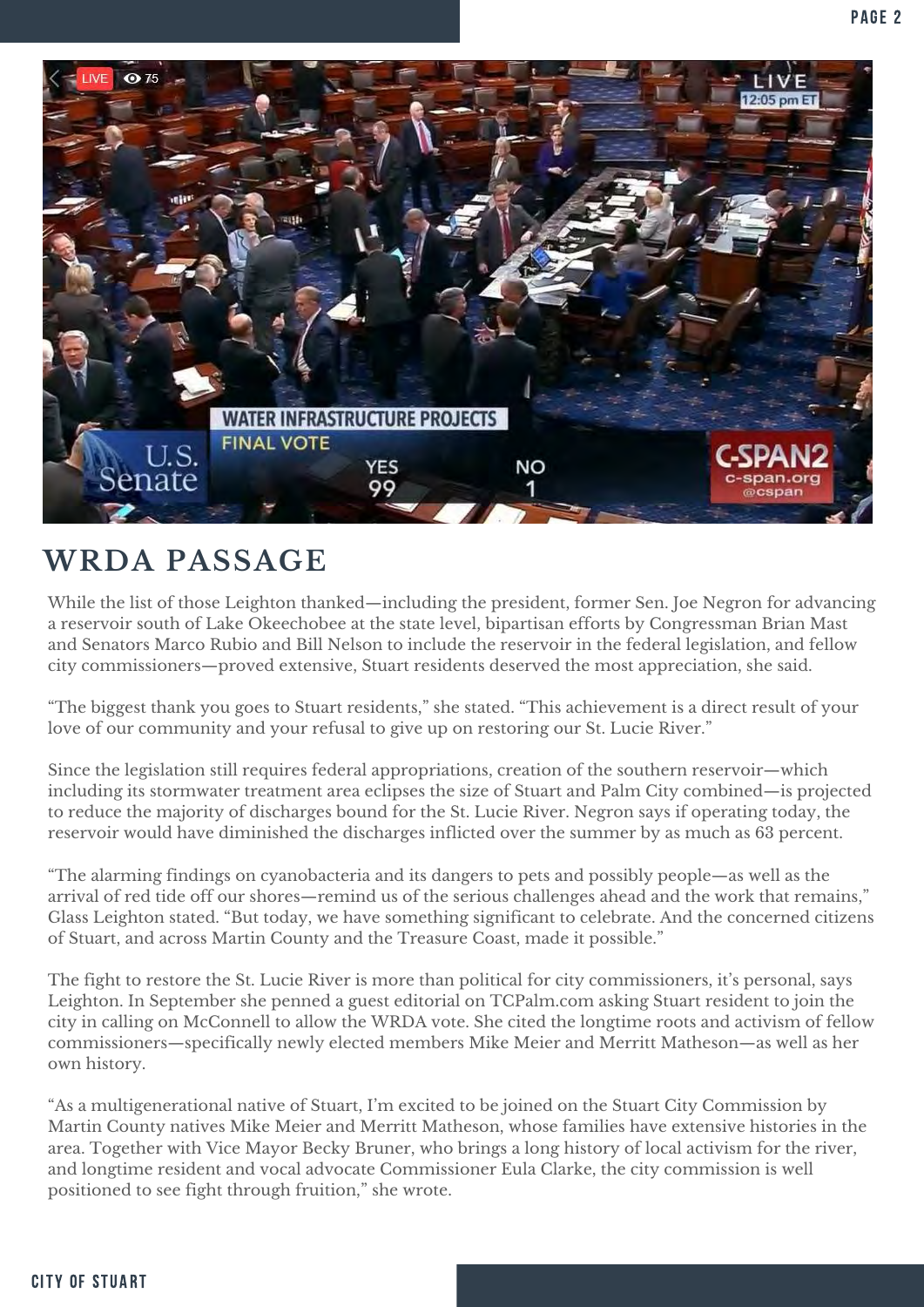

## **CUTTING THE RIBBON ON NEW DOWNTOWN STREETSCAPE**

### $by$  Staff

The Downtown Stuart Streetscape Improvement Project is a four-month, \$500,000 project that is updating Downtown Stuart's historic streets for the first time in nearly 30 years.

It was in 2009 when the city contacted a certified arborist and local tree service for expert opinions on the conditions of the Laurel Oak trees downtown. Their report stated that the trees were at the end of their life expectancy (20-25 years) and in need of replacing. Of 39 trees originally planted by the city, only 29 remained (the city had removed 10 that had died).

Although the existing Laurel Oaks reached their life expectancy, the city has introduced a mix of Queen Crepe Myrtle and Palm Trees in each existing spot. Often referred to as the "Pride of India," Queen Crepe Myrtle trees grow up to 19 feet within 5 years. They are easily identified by their pink or purplish blossoms.

Developed by the City of Stuart Community Redevelopment Agency (CRA) with community input from area businesses and local residents, the project was originally designed to correct problems with drainage and damaged pavement caused by tree roots. The project later expanded to include other street enhancements: replacing damaged and dying trees with fresh landscaping, adding parking along Flagler Avenue with a raised crosswalk and seating area on Osceola Street, and resurfacing and restriping of the two streets.

The city chose to initiate construction during the quiet, summer season as a means of mitigating impacts to businesses.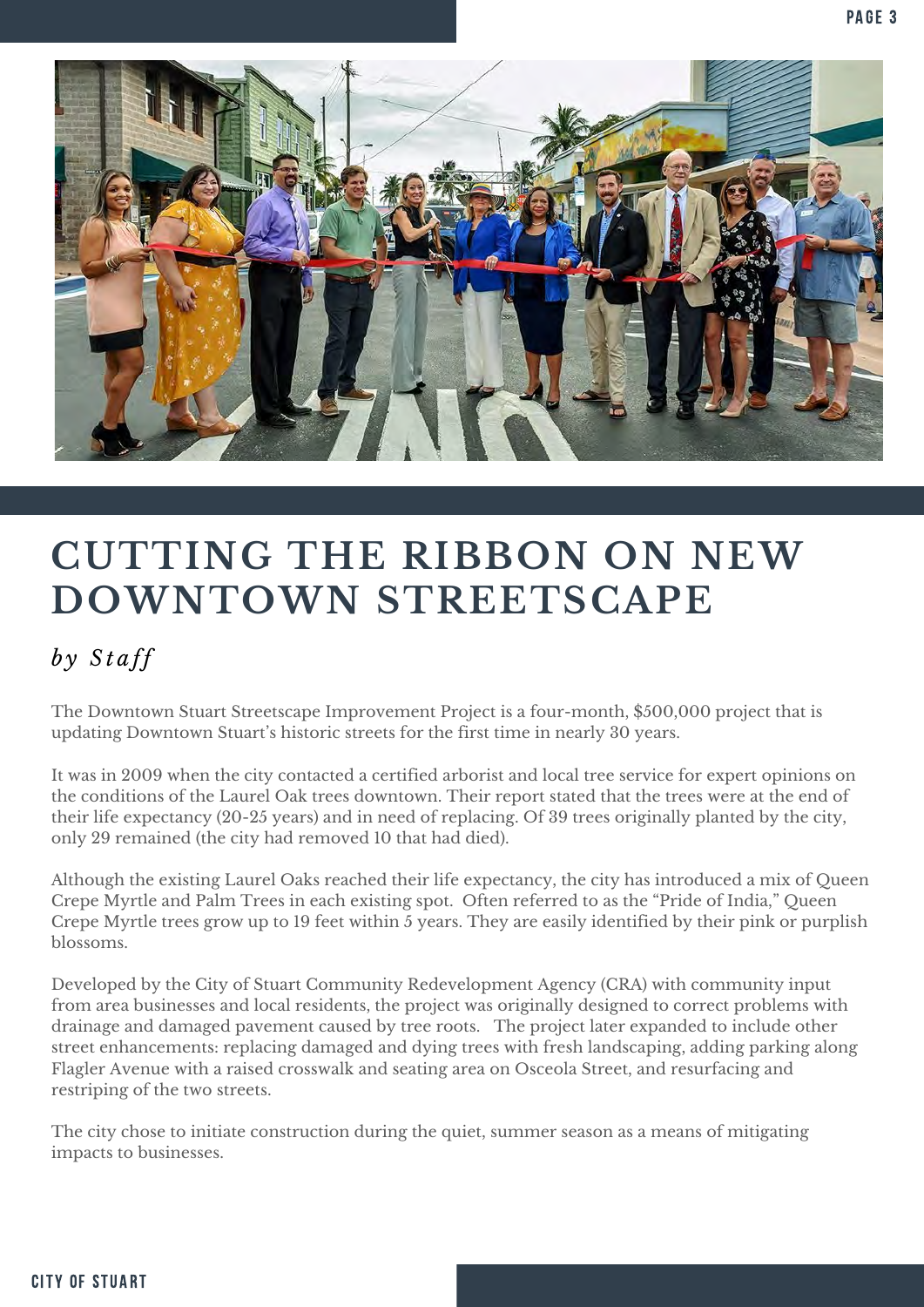## STUART COMMISSIONER MERRITT MATHESON

by Staff



 Even as an optical condition steadily diminished his vision, Merritt Matheson began to see his future more clearly than ever before.

 The multigenerational Martin County native and newly elected Stuart city commissioner grew up on local waterways, boating, scuba diving and surfing. Getting his captain's license in 2003, his only spells landlocked were semesters attending the University of Colorado earning a degree in environmental biology.

 Summers he returned home to fish for marlin, tuna wahoo, and dolphin. Soon he moved to Hawaii and pursed his dream of captaining deep-water sports fishing ventures. Then he was diagnosed with a rare condition called LHON, damaging his nerve cells in one eye. By 2007, it impacted his other eye with full onset—meaning blurred or loss vision.

Commissioner Merritt Matheson

 "I try to look at the best in life, but I was certainly in a down time, especially when it began to affect my second eye," Matheson recalls.  recalls. *"(Chelsey) was a big part of* 

 Moving back home and staying with his parents, Matheson's spirits *depression I was going*  sunk. That changed in 2007 when he met Chelsey Wacha, also a *through."* - **Commissioner**  long-time local and granddaughter of Frank Wacha Sr., a Martin long-time local and granddaughter of Frank Wacha Sr., a Martin **Merritt Matheson** County commissioner and namesake of the Jensen Beach Causeway.

 *pulling me out of that depression I was going* through." - Commissioner

"She was a big part of pulling me out of that depression I was going through," Matheson says.

 Since married, the couple have two daughters—the youngest born three days after his August election win. Considering the future of his first daughter motivated his political run.

"My second daughter really reinforces that," he says.

 Although Matheson still does some freelance fishing instruction, his hampered vision—which leaves him able to see up-close but slower to recognize approaching people and unable to see distances— prompted him to give up his captain's license. He also gave up driving.

 Now he gets around—including to Stuart City Hall for meetings—by bicycle. This sharpens his awareness of the need for more bike-friendly conditions, which he plans to prioritize as the city's representative on the Metropolitan Planning Organization. His chief focus, however, is the protection of the St. Lucie River, says Matheson.

 "I want to be as aggressive as possible," he said, "in making sure the City of Stuart is doing literally everything possible to assist in our water situation."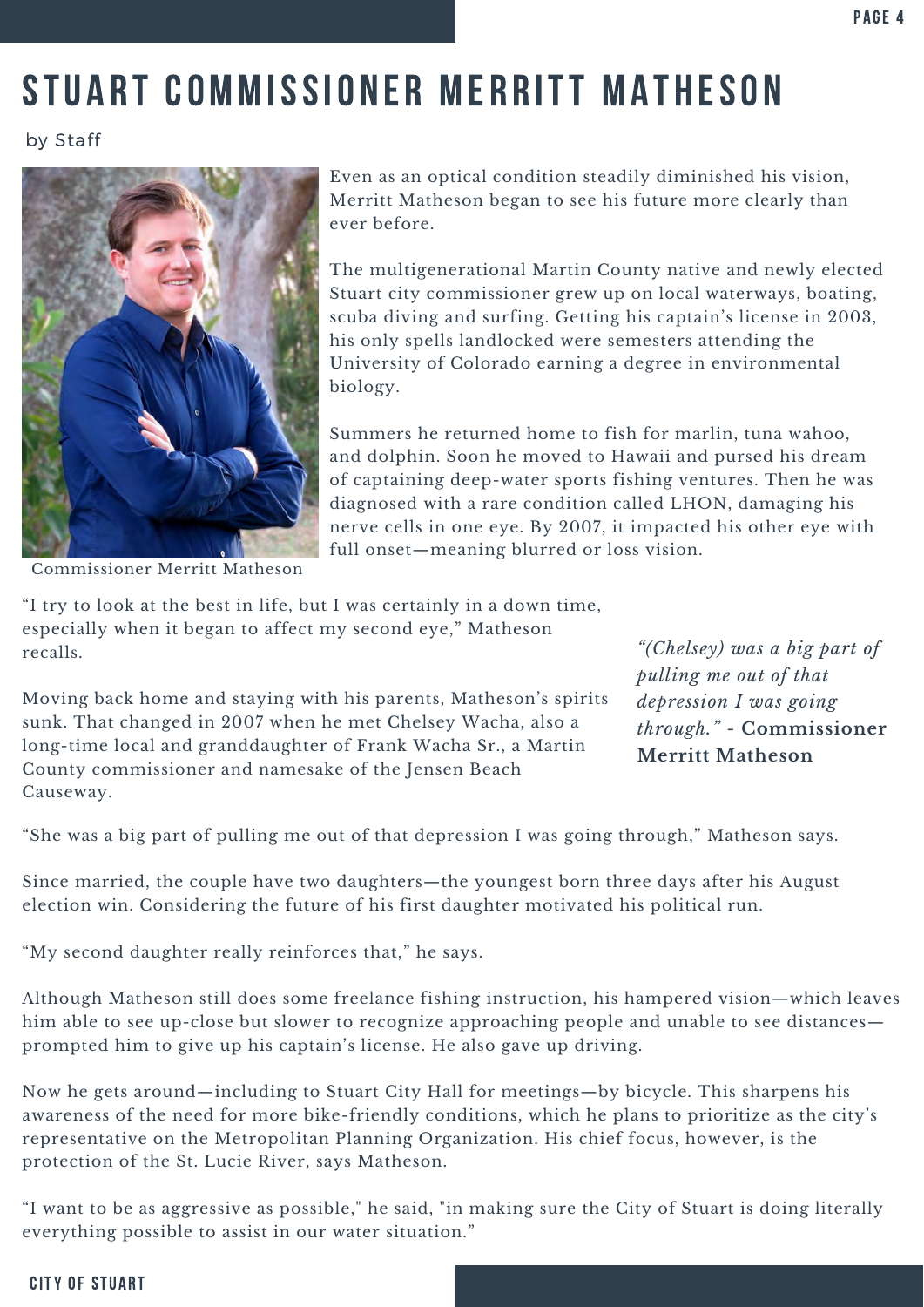## STUART COMMISSIONER MIKE MEIER

#### by Staff

 Stuart City Commissioner Mike Meier wanted to bloom— literally—where he'd originally been planted.

 The Stuart native graduated from New York University and forged a successful career in a tech company. Along the way he discovered a love of urban farming. He got involved with the National Young Farmers Coalition in New York and New Jersey, picking up techniques and advocating on farmer issues. But as the rising trend blossomed throughout select boroughs, Meier knew he needed to find fresh fields in which to cultivate his newfound passion. And there was no place like home.

 "I wasn't able to be as impactful as I could if I were back home, where I could bring back some of the principles of food culture to Stuart," says Meier. "I also missed my family. I realized, if I don't start thinking about coming home now, I might never come home. And then, what sort of important milestones might I miss?"



Commissioner Mike Meier

"I wasn't able to be as *impactful as I could if I* were back home, where I *could bring back some of the* principles of food culture to Stuart." - Commissioner

Returning in 2013, he cofounded Ground Floor Farm-Stuart's first urban farm, market and restaurant-with fellow Stuart and high-school friends Micah Hartman and Jackie Vitale. "I wasn't able to be as<br>
impactful as I could if I<br>
impactful as I could if I and interest and restaurant—with fellow Stuart<br>
impactful as I could if I antives and high-school friends Micah Hartman and Jackie Vitale.

could bring back some of the His political awareness sparked during the Great Recession. Meier<br>principles of food culture to paid close attention to local issues but initially never imagined<br>Stuart." - Commissioner running paid close attention to local issues but initially never imagined running for office.

 "When I would attend city meetings, I never saw myself up there," Meier says. "But I saw how the city was developing and how the priorities were being shaped. Over time, I started to see how my ideas for how I envisioned Stuart, and my friends' ideas, others' ideas, we didn't have much of a seat at the table. Our ideas weren't really being articulated or pursued. Who better to envision that future and fight for it than someone who's living it?"

 Key concerns Meier plans to prioritize on the city commission include water-quality issues, lack of affordable housing, storm-and-flood threats, infrastructure needs, and strengthening the city's tax base to better withstand swings in seasonal tourism. A strong supporter of community redevelopment areas, Meier says an even "bolder vision" is needed to expand mixed-use development that would allow for more housing—including rental—options.

 Inspired by governmental cooperation, Meier says he admires agreements reached among municipalities to create better resiliency and response to such challenges as sea-level rise and strengthening storms.

 "We can't let the real challenges of the future take us by surprise down the road," Meier says. "We need to build Stuart now for the next five, 50, and 100 years, for our residents, our children and our great-grandchildren."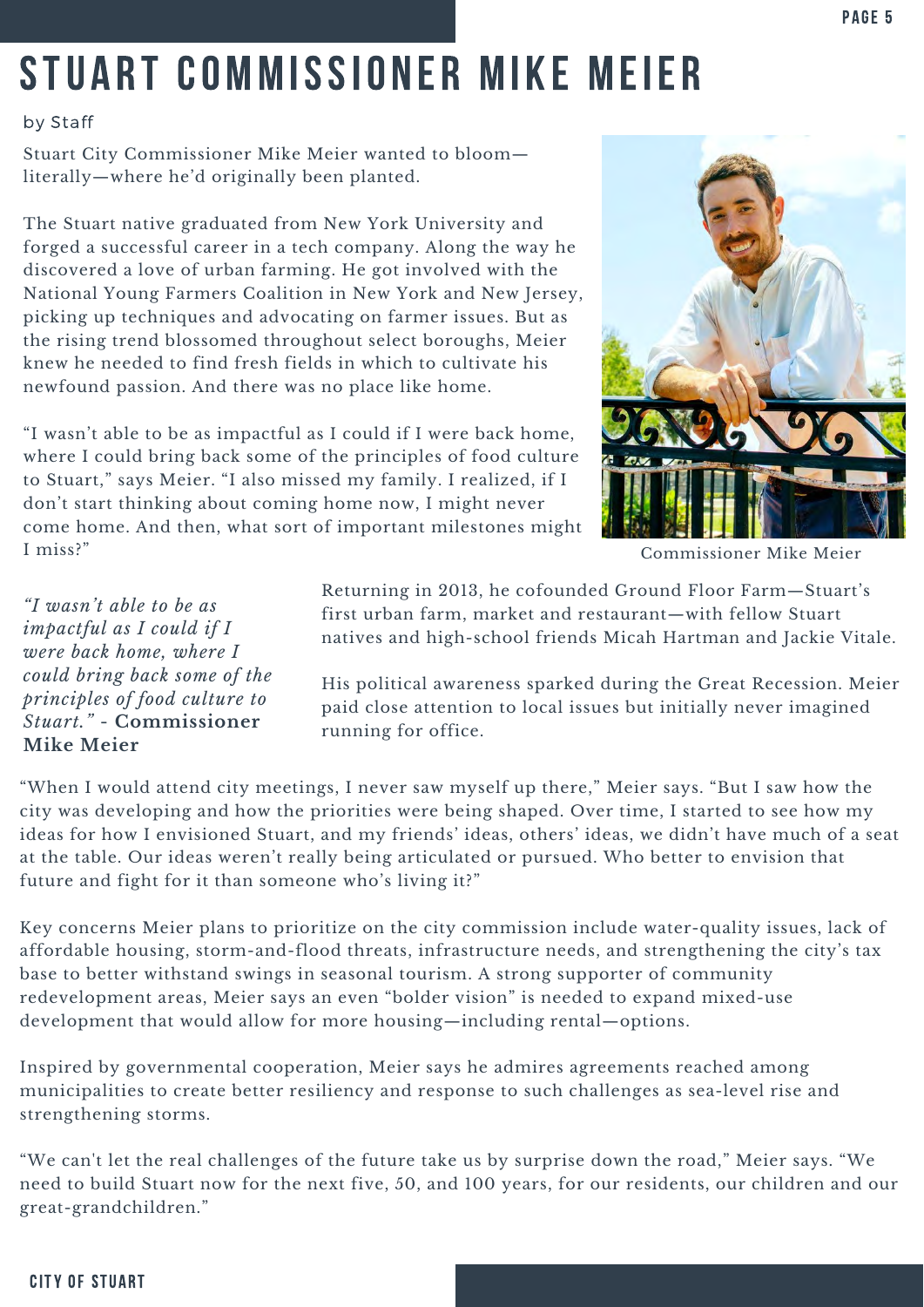## DAVID DYESS APPOINTED CITY MANAGER

#### by Staff

 When the offer of city manager was made official to David Dyess, the Stuart native experienced something of a second career homecoming at the city.

 "It's truly a pleasure to be in this position," says Dyess, "especially having grown up in the city and having a chance to lead our police department."

 Growing up on Manor Drive in Stuart, Dyess graduated from Martin County High School. He earned an associate's degree in criminal justice from Indian River State College, a bachelor's in professional management from Nova University and a master's degree in public administration from Barry University. Dyess also served 28 years in the Stuart Police Department, including attaining the role of chief in 2012. He was named city manager Sept. 24 after serving in the interim position since May 29.

 A big believer in the power of community-oriented policing, Dyess built a broad base of supporters for an approach that sought partnership with the public in the process of conducting patrols.

 mindset of staff, he says. *coming to work and serving cultivating an environment* This same approach—prioritizing community concerns and *where staff really enjoys* resident needs in city services—translates naturally thanks to the mindset of staff, he says.

 "We have a great support staff and group of directors who are in **Dyess, city manager**  many aspects already orientated this way," he says. "I hope to continue cultivating an environment where staff really enjoys coming to work and serving the residents."



City Manager David Dyess

 *"I hope to continue cultivating an environment where staff really enjoys the residents."* - **David**  Dyess, city manager

 Right now, he's identifying areas where integration of key technology upgrades will "make specific jobs more productive and efficient."

 With the city hosting or supporting several special events that attract attendees from around the Treasure Coast, Dyess says he looks forward to working with the city commission on maintaining and enhancing downtown Stuart's role as a regional destination of choice.

 As the commission continues its advocacy for restoring the St. Lucie River and enhancing the waterfront community's overall resiliency, he says he looks forward to pursuing various initiatives that invite investors to partner in key environmentally sustainable improvements.

 "It was a great honor in law enforcement to uphold the twin commitments of protecting and serving the citizens," says Dyess. "Although clearly the scale and details are different, the city manager position provides me the same core privilege and responsibility—and it's my intent to always approach it from that perspective."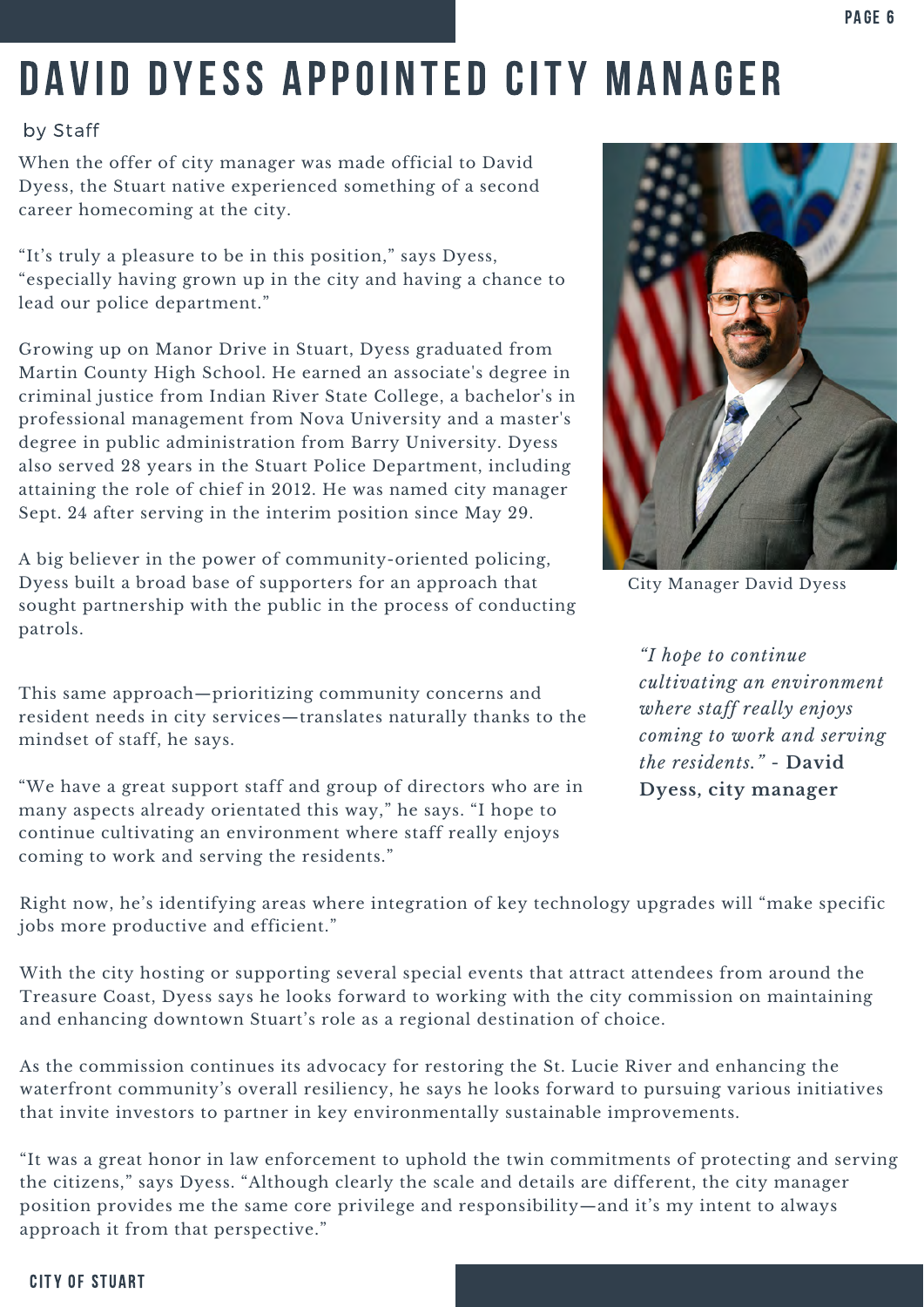## GENESIS OF THE ARTS MOMENT

#### by Staff

 Upon coming into office, desire to set a unique tone at the beginning of each city meeting by showcasing the active arts community within Stuart and hosting performances by varied local artists. Stuart Commissioner Eula Clarke mentioned her

 Since 2012, the Arts Moment has distinguished the county and even the Treasure Coast. Stuart meetings around

 "The arts help us to mind, body and spirt and is truly an integral part of human beings," Clarke maintain harmony of our development as says.



 Arts Moment: A.C.T. Studio Theatre presented a scene from their summer production of Shakespeare's Macbeth.

 "The monthly Arts Moment showcases our local talents and enables them to bless us with their unique gifts, giving everyone in attendance, including my fellow city commissioners, an enhanced sense of appreciation, openness and creativity," Clarke continued. "That's especially welcome at council meeting when we're doing the people's business."

 Area artists appreciate the format for giving them a venue for greater exposure, says Nancy Turrell, executive director of The Arts Council of Martin County. By utilizing city meetings to showcase local talent, Clarke is helping bring arts to the citizens in an unexpected and unlikely forum. Commissioner Eula Clarke



 "There's a lot of appreciation among the local arts community for Commissioner Clarke's efforts creating the Arts Moment—which is a bold initiative even today, much less when she first suggested it nearly seven years ago," Turrell says. "She applied her position well in creating a showcase for local artists. It was excellent arts advocacy, actually. Thanks to Commissioner Clarke, our local talent has the chance to reach a broader audience as well as brighten up an official government setting in a fashion that's uniquely Stuart."

#### **CITY OF STUART**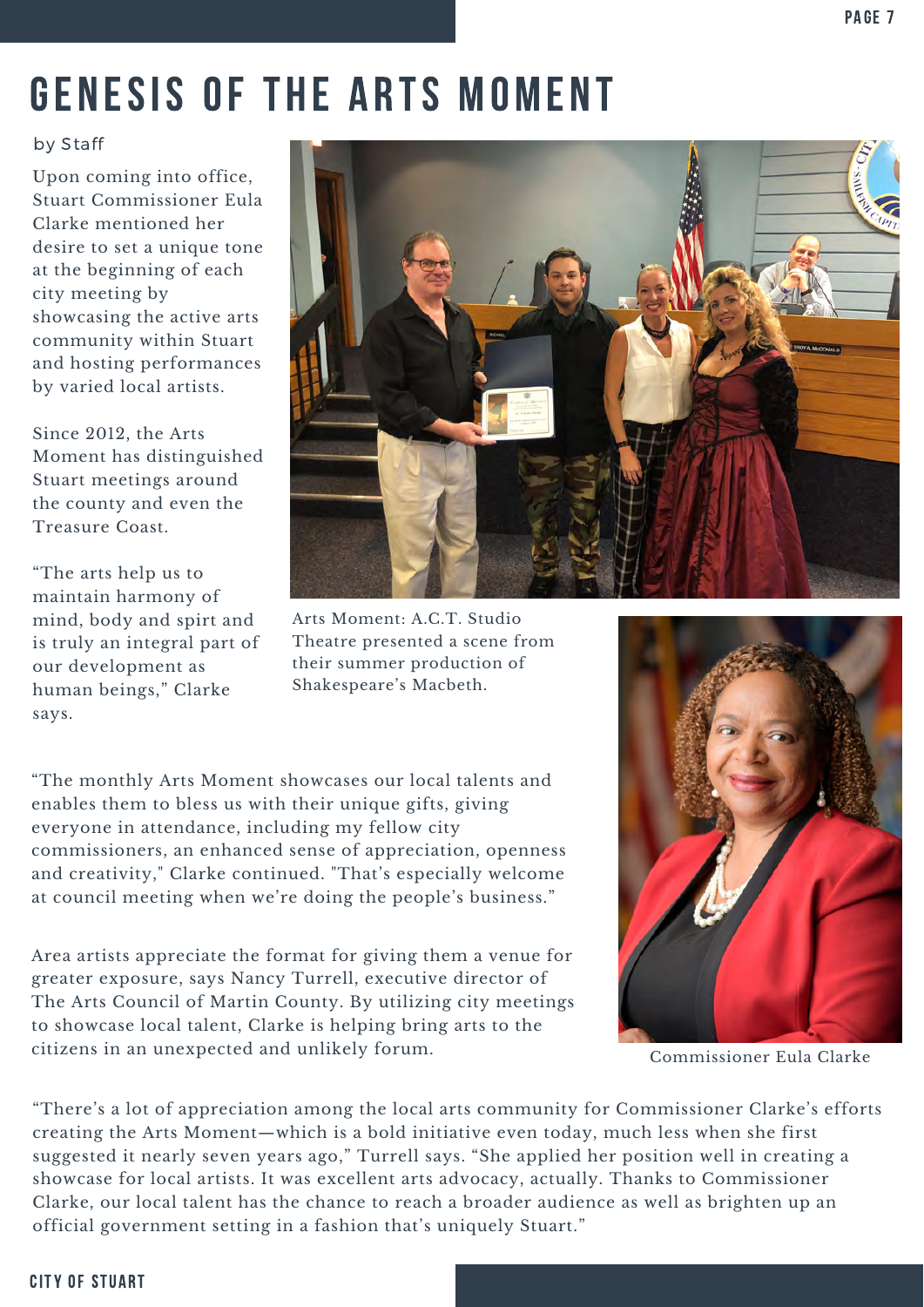

### $\overline{a}$ EXTENDING THE NUTRIENT RESPITE

#### by Staff

 In August, the Stuart City Commission—among the first municipalities on the Treasure Coast to enact a fertilizer ordinance—extended its ban to six months.

 thirds of the more than 50 *can do. And one thing*  inches of rain it absorbs *I've always believed we* annually—no fertilizing is  permitted. *can do better is keep*  From June 30 to Nov. 30— when the region receives two- *"We can do what we*  thirds of the more than 50 inches of rain it absorbs permitted.

 aims to prevent unnecessary *entire rainy season."* - The measure, initiated by Vice Mayor Becky Bruner, *our river during the*  aims to prevent unnecessary nutrients from further damaging St. Lucie River- already reeling from recent **Bruner** rounds of Lake Okeechobee discharges.

"*We can do what we* The measure, initiated by *fertilizer runoff out of* our river during the **Commissioner Becky** 



Commissioner Becky Bruner

 "I was raised on common sense and simple wisdoms—including taking care of your own and owning your responsibilities," said Bruner. "There's a lot that goes on around and into our river that unfortunately falls well outside our direct influence, so we have to be smart and vigilant in how we work to influence those situations. But in the meantime, we can do what we can do. And one thing I've always believed we can do better is keep fertilizer runoff out of our river during the entire rainy season."

 Sewall's Point is the only other municipality on the Treasure Coast to uphold a six-month ban on fertilizer.